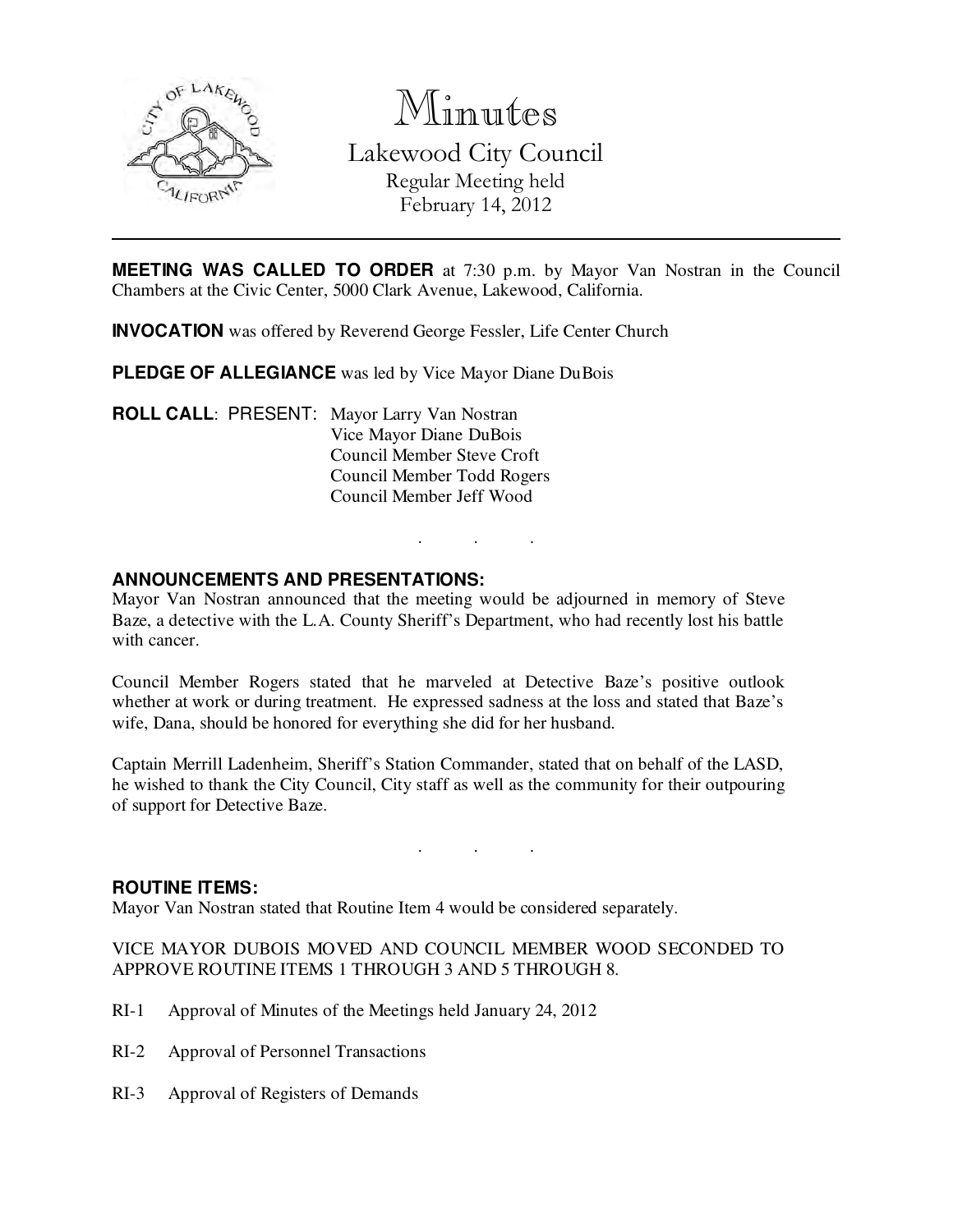#### **ROUTINE ITEMS: Continued**

- RI-5 RESOLUTION NO. 2012-6; A RESOLUTION OF THE CITY COUNCIL OF THE CITY OF LAKEWOOD ADOPTING THE 2012 EDITION OF THE STANDARD SPECIFICATIONS FOR PUBLIC WORKS CONSTRUCTION
- RI-6 Approval of Report of Monthly Investment Transactions
- RI-7 Approval of Proposition A Fund Exchange and Assignment Agreement
- RI-8 Approval of Agreement for Employment of City Manager

UPON ROLL CALL VOTE, THE MOTION WAS APPROVED:

AYES: COUNCIL MEMBERS: Rogers, Croft, Wood, DuBois and Van Nostran NAYS: COUNCIL MEMBERS: None

RI-4 Approval of Water Rights Exchange Agreement with City of Compton

City Attorney Steve Skolnik stated that subsequent to the preparation of the agenda, Water Resources Director Jim Glancy learned that the City of Compton had approved the water rights exchange via a resolution rather than as an agreement and that they had asked that the City take similar action.

RESOLUTION NO. 2012-7; A RESOLUTION OF THE CITY COUNCIL OF THE CITY OF LAKEWOOD AUTHORIZING THE TRANSFER OF 1,400 ACRE-FEET OF WATER RIGHTS FROM THE CITY OF LAKEWOOD TO THE COMPTON MUNICIPAL WATER DEPARTMENT FOR FISCAL YEAR 2011-2012, AT NO CHARGE, IN EXCHANGE FOR RETURNING 700 ACRE-FEET OF THOSE WATER RIGHTS TO THE CITY OF LAKEWOOD IN JULY 2012 FOR FISCAL YEAR 2012-2013

COUNCIL MEMBER CROFT MOVED AND COUNCIL MEMBER ROGERS SECONDED TO ADOPT RESOLUTION NO. 2012-7. UPON ROLL CALL VOTE, THE MOTION WAS APPROVED:

AYES: COUNCIL MEMBERS: Rogers, Croft, Wood, DuBois and Van Nostran NAYS: COUNCIL MEMBERS: None

### **2.1 • ORDINANCE NO. 2012-1; HOUSING ELEMENT PROGRAM IMPLEMENTATION**

. . .

ORDINANCE NO. 2012-1; AN ORDINANCE OF THE CITY COUNCIL OF THE CITY OF LAKEWOOD AMENDING THE LAKEWOOD MUNICIPAL CODE PERTAINING TO THE IMPLEMENTATION OF SPECIFIED PROGRAMS CONTAINED IN THE HOUSING ELEMENT AND CLARIFYING GUEST QUARTERS was read by title by Mayor Van Nostran.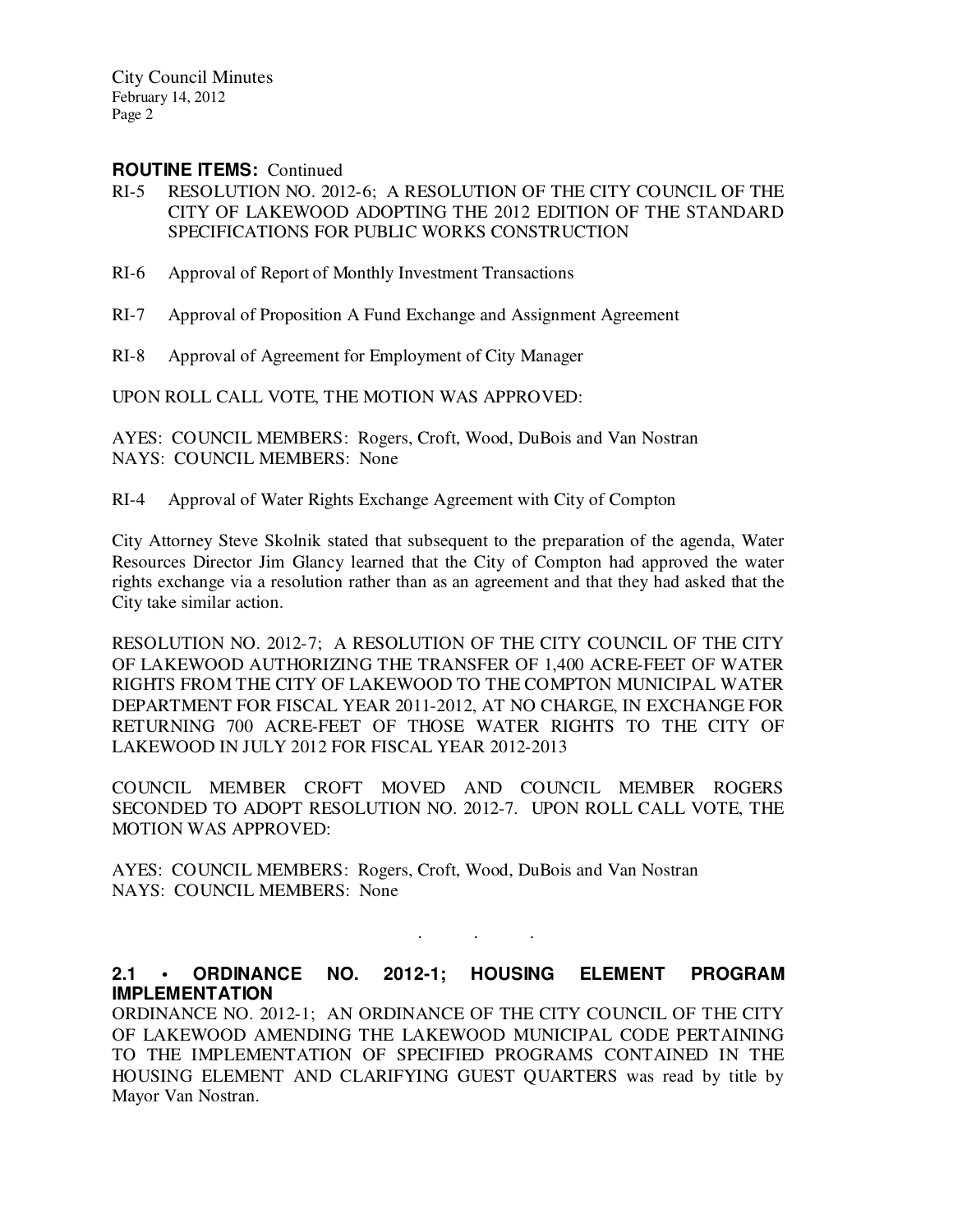**2.1 • ORD. NO. 2012-1; HOUSING ELEMENT PROGRAM IMPLEMENTATION -** Continued COUNCIL MEMBER ROGERS MOVED AND COUNCIL MEMBER CROFT SECONDED TO WAIVE FURTHER READING AND ADOPT ORDINANCE NO. 2012-1. UPON ROLL CALL VOTE, THE MOTION WAS APPROVED:

. . .

AYES: COUNCIL MEMBERS: Rogers, Croft, Wood, DuBois and Van Nostran NAYS: COUNCIL MEMBERS: None

# **3.1 • WATER CONSERVATION REBATE PROGRAM UPDATE**

The Director of Water Resources displayed slides and made a presentation based on the memo in the agenda providing an update to the Water Conservation Rebate Program which had its kickoff in May 2011 and had been designed to help people interested in upgrading their yard irrigation and other systems on a voluntary basis. He reported that the State mandated that there be a twenty percent reduction in per capita water use by 2020 with an interim goal of ten percent reduction by 2012 noting that water agencies failing to meet the twenty percent reduction would be ineligible for State managed loans and grants. Stating that previous conservation efforts had focused on indoor use such as low flow shower heads, low flow toilets and water efficient washers, Mr. Glancy explained that the recommended changes focused on outdoor usage, where for most families, sixty to seventy percent of water use had been found. The current program, which was on a voluntary basis included water saving devices, turf removal, and rebates up to \$195 per home. He identified the Water Resource Committee's proposed changes such as updating the device list to include drip line irrigation; additional moisture sensors; allowing for multiple rebate submittals; increasing the maximum turf removal area to eight hundred square feet; increasing the project construction timeline to six months; allowing project extensions; and public outreach plans. He concluded by stating it was the recommendation of the Water Resources Committee that the City Council approve the revisions to the Water Conservation Rebate Program.

Council Member Croft commented that the Committee's intent with the proposed changes had been to broaden the program making it more worthwhile for residents to participate in the process.

Responding to Council Member Wood's inquiry, Mr. Glancy stated that while the lower than expected number of applications was probably due to restrictions on qualifying devices and turf removal, additional outreach efforts would help to increase visibility of the program.

VICE MAYOR DUBOIS MOVED AND COUNCIL MEMBER WOOD SECONDED TO ADOPT THE REVISIONS TO THE WATER CONSERVATION REBATE PROGRAM AS PRESENTED BY THE WATER RESOURCES COMMITTEE. UPON ROLL CALL VOTE, THE MOTION WAS APPROVED:

AYES: COUNCIL MEMBERS: Rogers, Croft, Wood, DuBois and Van Nostran NAYS: COUNCIL MEMBERS: None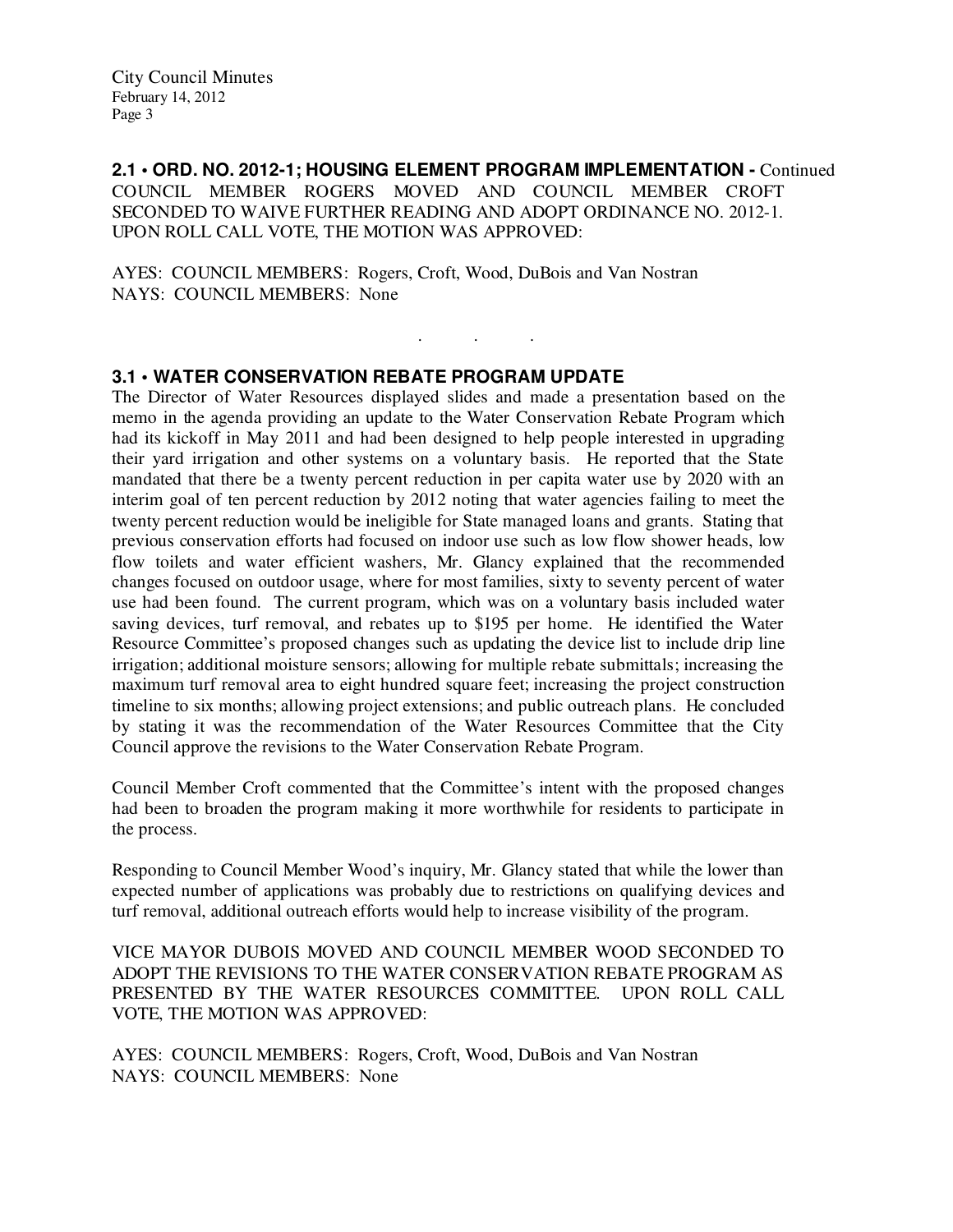# **3.2 • APPOINTMENTS TO OVERSIGHT BOARD FOR SUCCESSOR AGENCY**

Mayor Van Nostran reported that in accordance with the implementation requirements of ABx1 26, Oversight Boards for the Successor Agencies of the former Redevelopment Agencies were being established and would be comprised of two representatives from each city, two members appointed by the L.A. County Board of Supervisors, and members appointed by the L.A. County Board of Education, the Chancellor of the Community College and the largest special district by property tax share. Mayor Van Nostran stated that Howard Chambers would be appointed to represent the City and Celia Rodriguez to represent the employees of the former redevelopment agency. He congratulated them and wished them luck.

### **SUCCESSOR AGENCY ACTIONS**

1. APPROVAL OF MINUTES OF THE REDEVELOPMENT AGENCY MEETING HELD JANUARY 24, 2012

. . .

COUNCIL MEMBER CROFT MOVED AND COUNCIL MEMBER WOOD SECONDED TO APPROVED THE MINUTES OF THE MEETING HELD JANUARY 24, 2012. UPON ROLL CALL VOTE, THE MOTION WAS APPROVED:

AYES: COUNCIL MEMBERS: Rogers, Croft, Wood, DuBois and Van Nostran NAYS: COUNCIL MEMBERS: None

2. APPROVAL OF REGISTERS OF DEMANDS

COUNCIL MEMBER CROFT MOVED AND COUNCIL MEMBER ROGERS SECONDED TO APPROVE THE REGISTERS OF DEMANDS. UPON ROLL CALL VOTE, THE MOTION WAS APPROVED:

. As we have the set of  $\mathcal{A}$  , and  $\mathcal{A}$ 

. . .

AYES: COUNCIL MEMBERS: Rogers, Croft, Wood, DuBois and Van Nostran NAYS: COUNCIL MEMBERS: None

**SUCCESSOR HOUSING ACTIONS** 

1. SUCCESSOR HOUSING AGENCY INVESTMENT POLICY

Diane Perkin, Director of Administrative Services, made a presentation based on the memo in the agenda and reported that with the enactment of AB 26 and the dissolution of all the Redevelopment Agencies, the agencies had been instructed to withdraw their funds from the Local Agency Investment Fund (LAIF). She stated that in order to reinvest the funds, it was staff's recommendation that the Successor Housing Agency approve the investment policy as required by LAIF.

VICE MAYOR DUBOIS MOVED AND COUNCIL MEMBER CROFT SECONDED TO APPROVE THE INVESTMENT POLICY.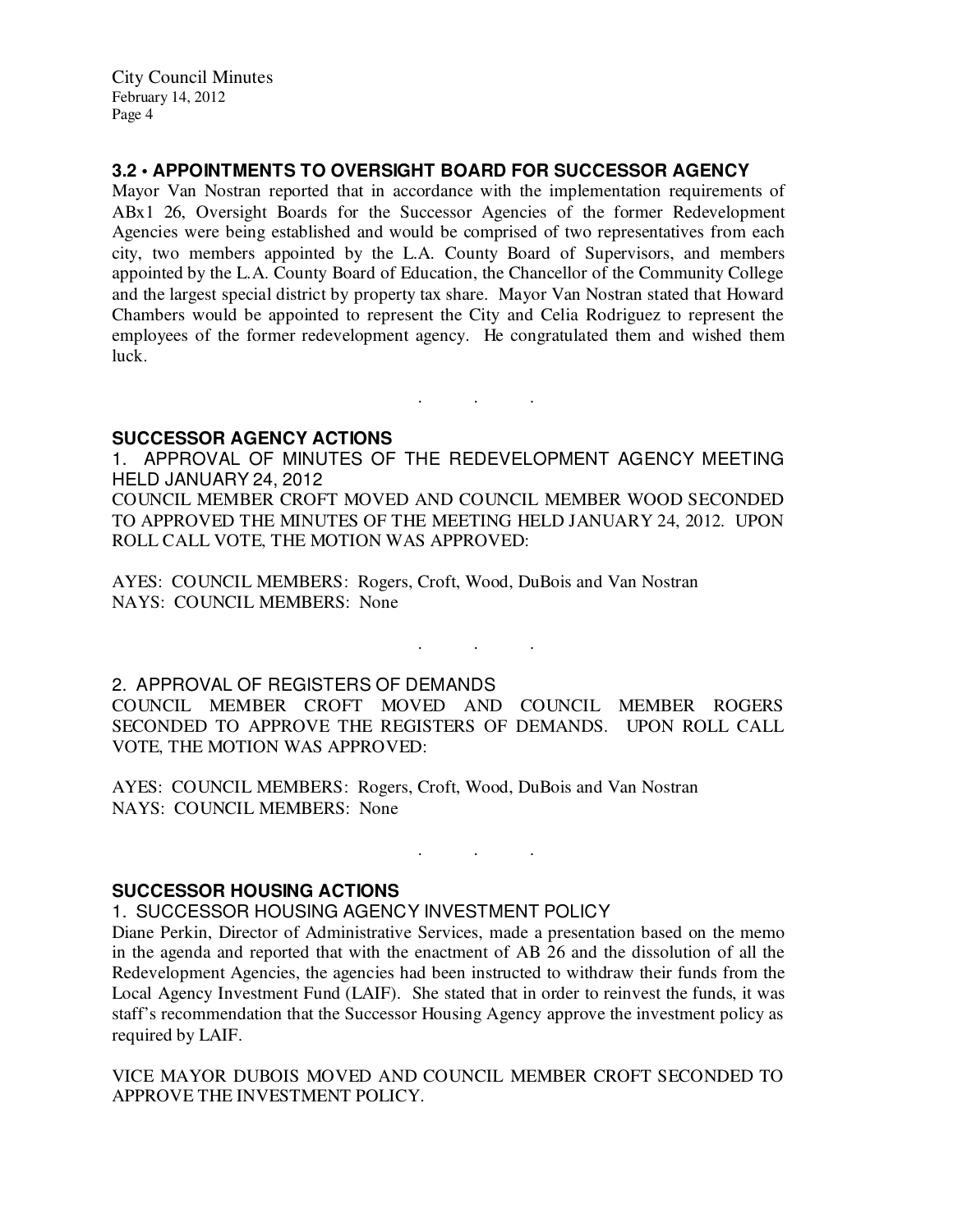#### **SUCCESSOR HOUSING ACTIONS** - Continued UPON ROLL CALL VOTE, THE MOTION WAS APPROVED:

AYES: COUNCIL MEMBERS: Rogers, Croft, Wood, DuBois and Van Nostran NAYS: COUNCIL MEMBERS: None

# 2. SUCCESSOR HOUSING AGENCY LAIF ACCOUNT

The Administrative Services Director made a presentation based on the memo in the agenda and stated that subsequent to the Agency's approval of the investment policy, it was recommended that the Agency adopt a resolution authorizing the investment of Successor Housing Agency funds in the Local Agency Investment Fund.

. . .

RESOLUTION NO. LSHA 2012-1; A RESOLUTION AUTHORIZING INVESTMENT OF MONIES IN THE LOCAL AGENCY INVESTMENT FUND (LAIF)

VICE MAYOR DUBOIS MOVED AND COUNCIL MEMBER WOOD SECONDED TO ADOPT RESOLUTION NO. LSHA 2012-1. UPON ROLL CALL VOTE, THE MOTION WAS APPROVED:

. . .

. . .

AYES: COUNCIL MEMBERS: Rogers, Croft, Wood, DuBois and Van Nostran NAYS: COUNCIL MEMBERS: None

# **ORAL COMMUNICATIONS: None**

At 8:02 p.m., a moment of silence was observed in memory of Steve Baze.

#### **CLOSED SESSION:**

Mayor Van Nostran announced that the City Council would recess to a closed session.

. . .

CONFERENCE WITH LABOR NEGOTIATORS – Pursuant to Govt. Code §54957.6 Designated Representative: City Manager Howard Chambers Employee Organization: Lakewood City Employees' Association

At 9:06 p.m., the City Council reconvened with all members present. The City Attorney announced that no action had been taken.

. . .